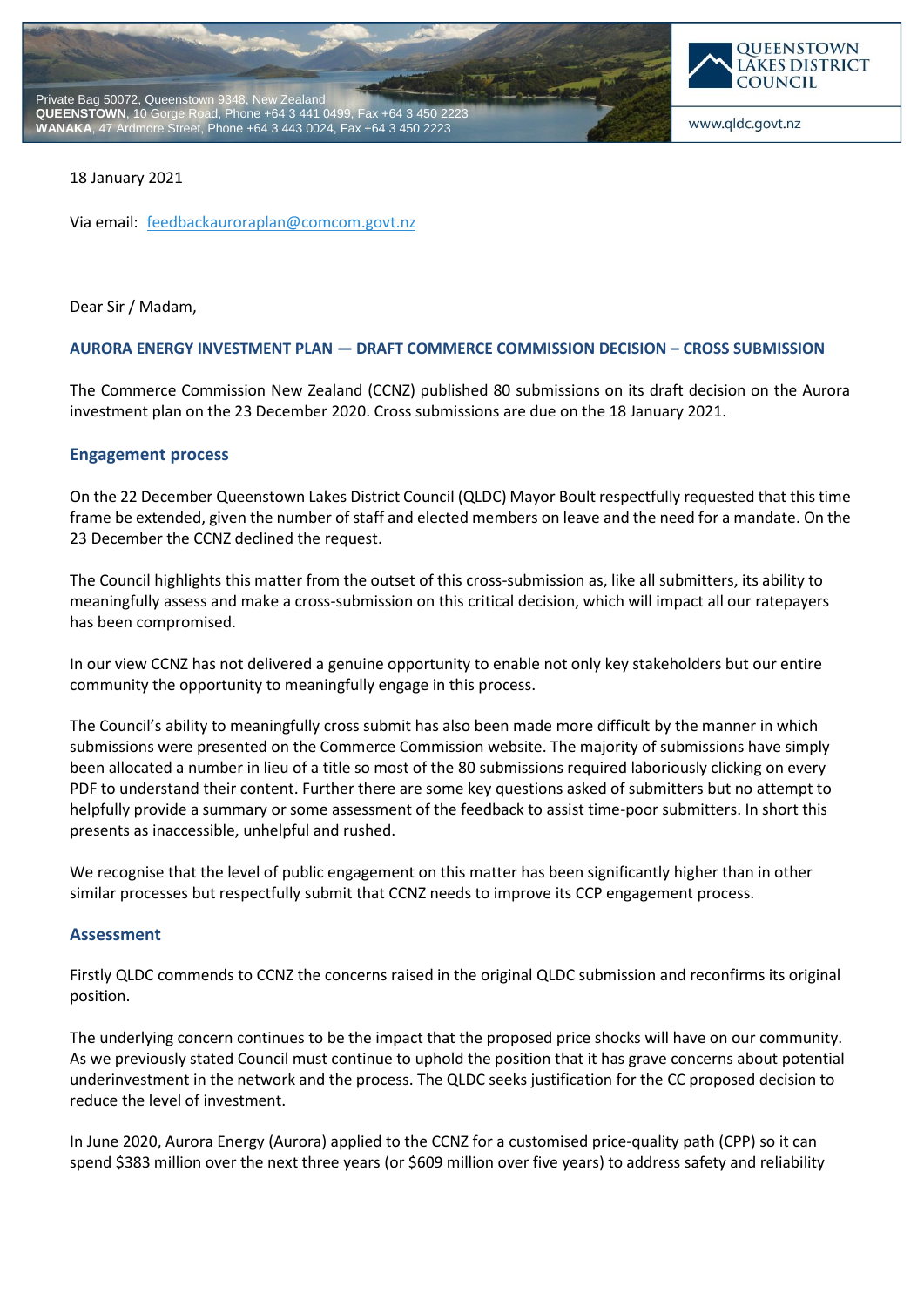issues on its network. As a result of your assessment you are proposing to allow Aurora to recover \$86m less from its customers than it had asked for on a five-year CPP.

Contained in these submissions are some deeply concerning assertions about the process undertaken by CCNZ to reach this conclusion (matters we raise in our own submission).

Council was not confident that the investment programme proposed by Aurora would meet the needs of our district before CCNZ recommended that programme be reduced.

Our community needs and deserves a fairly priced, reliable and safe electricity network that meets the current and potential future needs of growth.

It is deeply concerning to read submissions from not only Aurora, Dunedin City Holding Limited and Aurora independent commissioned reports by PWC and WSP but also from the independent Electricity Networks Association, Orion, Vector, The Lines Company, Wellington Electricity Lines Limited (WELL), Unison Networks Limited and Powerco all making the same assertion.

PWC's overarching finding is that the benchmarking approach adopted by Strata Energy Consulting has not adequately recognised the unique circumstances facing Aurora during the CPP period. Its goes on to point to modelling errors and assumptions that have been relied on by CCNZ in reaching its conclusions.

WSP likewise found deficiencies in the approach, modelling, key inputs and assumptions made by Strata. Vector speaks to the commission's lack of a clear and certain approach for CCP evaluations and a significant departure by the commission from previous approaches.

WELL makes a similar point to that made by QLDC that: "*where costs are not homogenous due to differing network topography, demographics and work programme characteristics, top down techniques may provide a poor predictor of expenditure*."

Powerco, the company used by Strata to formulate desktop benchmarking in relation to OPEX has submitted itself that it is concerned with benchmarking which it notes is no longer relevant as it relates to its 2016/17 budgets.

Even more alarming is the statement made by Aurora in its submission response:

"*Left unchanged, the Draft Decision on Aurora's CPP proposal will have a serious impact on the business's ability to deliver and support its essential works programme and will eliminate the possibility of our being able to make the improvements to the company's management systems and data quality required to achieve a modern standard of accepted asset management and operations practice*." - Dr Richard Fletcher CE Aurora Energy

Dr Fletcher goes on to state that if left unchanged then the business will go back to where it was "*at the start*".

There are various comments on the proposed cap on the annual rate of revenue change. In general QLDC's position is that CCNZ carefully re-assess this position based on the risk that both Aurora, its holding company and other parties have raised in terms of debt sustainability.

The Council recognise the effort of CCNZ to minimise price changes, but note, despite our opposition to the unfair incidence of price changes, that failing to ensure Aurora can develop a strong, sustainable and resilient network is equally undesirable.